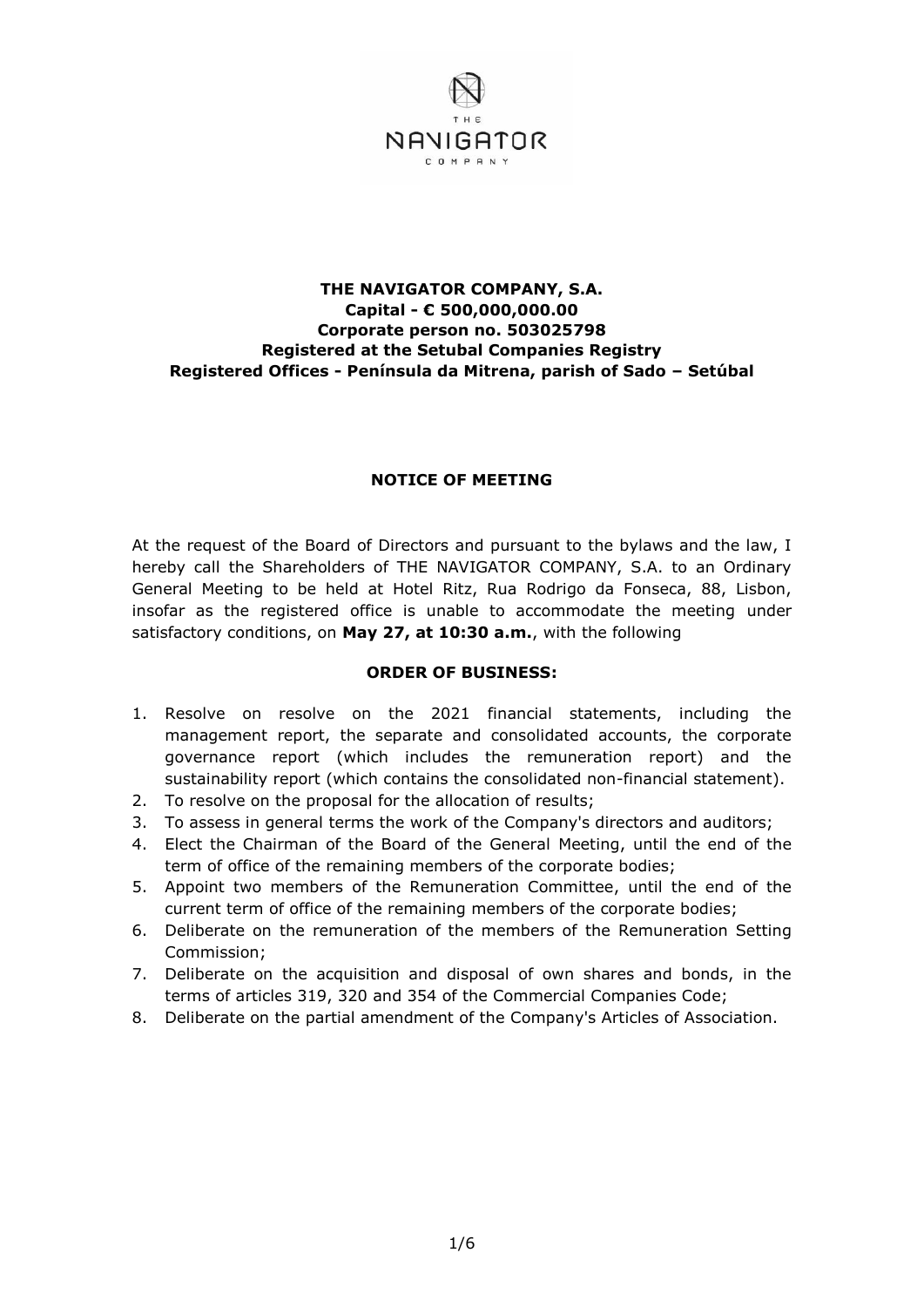

If the Meeting cannot be held on that date due to lack of quorum, the Shareholders are hereby notified that the General Meeting will be held, at the second call, in accordance with Article 383, no. 4 of the Companies Code, on **14 June 2022**, at the same place, at 12:00, with the same order of business.

# **I. Information**

As from the date of publication of this notice, the information and preparatory documents for the General Meeting concerning the items on the Order of Business provided for by law and referred to in article 21(1) of the Portuguese Securities Code and in article 289(1) and (2) of the Portuguese Companies Code, including the full text of the proposed amendments to the Articles of Association, as well as the full wording of the Articles of Association should such approval be approved, will be made available for consultation by the shareholders on the company's website (www.thenavigatorcompany.com) and on the CMVM's website (www.cmvm.pt). This includes the full text of the proposed amendments to the Articles of Association, as well as the full wording of the Articles of Association in case such proposal is approved, and the other documents and proposal(s) to be submitted to the General Meeting and that are known by the Company on that date.

There are no special procedures to be followed in the Company by the Shareholders for the exercise, during the course of the General Meeting, of the right to information referred to in Article 290 of the Commercial Companies Code, without prejudice, however, of the management of the time available and the judgment on the proportionality of the information requested, by the Chairman of the Board of the General Meeting, as is within his jurisdiction.

## **II. Participation in the General Meeting**

Shareholders holding one (1) share, corresponding to one (1) vote, may attend and participate in the General Meeting and exercise their voting rights, in addition to the members of the corporate bodies and the common representative of the bondholders.

In accordance with the applicable legislation, Shareholders who meet the following conditions may participate and vote in the General Assembly: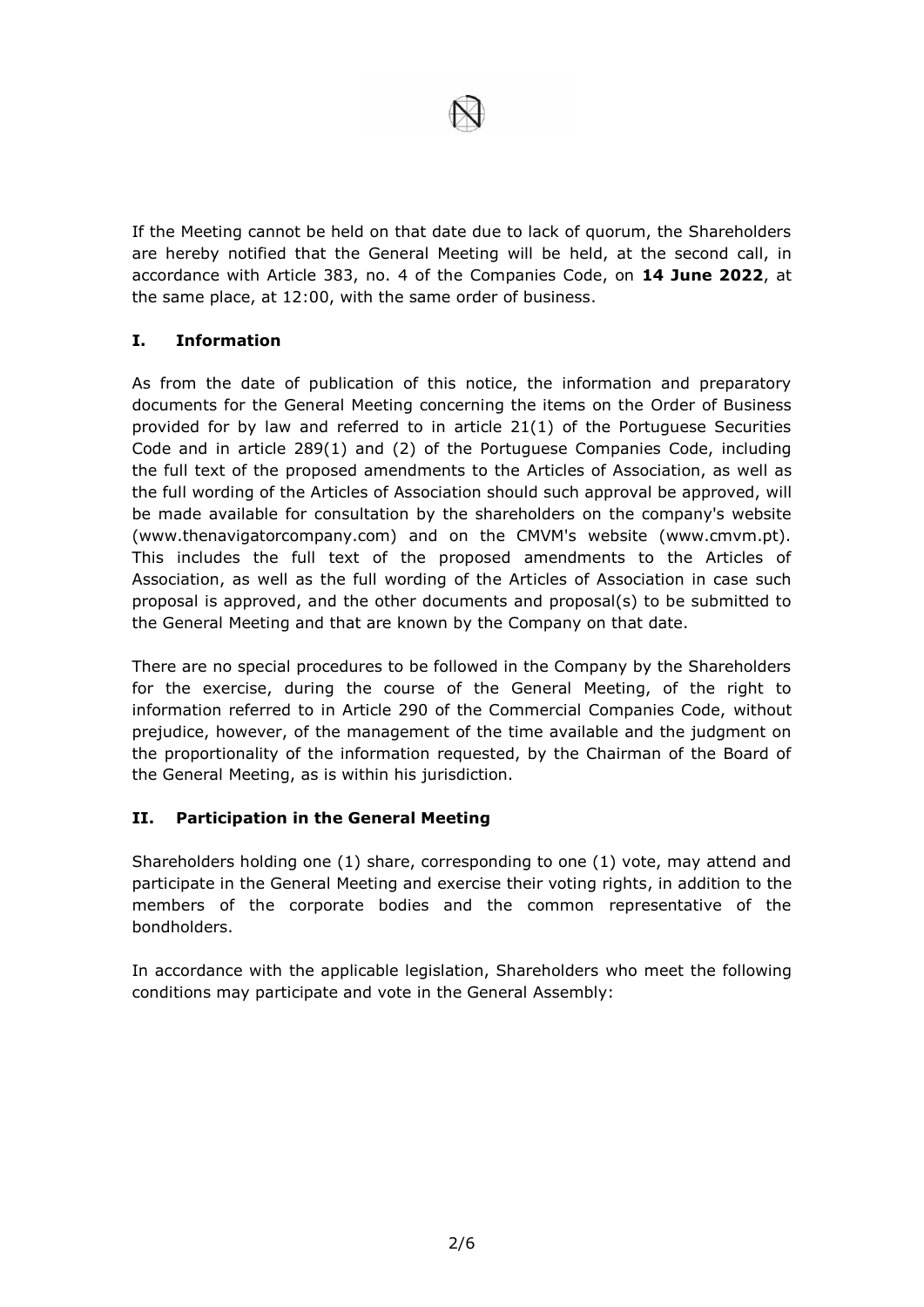

- (a) Until **11:59 p.m. (GMT) of 19 May 2022**, those Shareholders have stated their intention to participate in the meeting, by way of written document addressed to the financial intermediary with which they have opened the relevant individual securities account;
- (b) At 00:00 (GMT) of April 12th, 2022 (the "**Registration Date**"), corresponding to the fifth trading day prior to the date of the General Meeting, the Shareholders hold shares entitling to at least one vote;
- (c) The respective Financial Intermediary, which has been informed of the intention of the Shareholder to attend the General Meeting, pursuant to paragraph (a) above, has transmitted to the Chairman of the Board of the General Meeting, until 11:59 pm (GMT) of 20 May 2022, such intention, and sent to the latter the information on the number of shares registered in the name of such Shareholder, with reference to 00: 00 hours (GMT) of the Registration Date, such information to be received no later than 23:59 hours (GMT) of 20 May 2022, and this communication may be sent by e-mail to the address ag.tnc@thenavigatorcompany.com.

Participation and the exercise of voting rights at the General Meeting is not affected by the transfer of shares after the Registration Date, nor does it depend on their blocking between that date and the date of the General Meeting.

Shareholders who, having declared their intention to participate in the General Meeting, transfer ownership of shares between the Registration Date and the end of the General Meeting, shall immediately communicate such transfer to the Chairman of the Board of the General Meeting and the Portuguese Securities Market Commission, and, for this purpose, and in the case of the communication to be addressed to the Chairman of the Board of the General Meeting, they may send this information by email to the address ag.tnc@thenavigatorcompany.com.

Shareholders who, on a professional basis, hold shares in their own name but on behalf of clients and who wish to vote differently with their shares, in addition to the documents referred to in sub-paragraphs a) and c) above, shall submit to the Chairman of the Board of the General Meeting, at the address [ag.tnc@thenavigatorcompany.com,](mailto:ag.tnc@thenavigatorcompany.com) by **11:59 pm (GMT) of 20 May 2022**, and using sufficient and proportionate means of proof, (i) identification of each client and the number of shares to be voted on his behalf, and also (ii) the identification of each client and the number of shares to be voted on his behalf: **23:59 hours (GMT) of 20 May 2022**, and using sufficient and proportionate means of proof, (i) the identification of each client and the number of shares to be voted on their behalf and, further, (ii) the voting instructions, specific for each item on the Order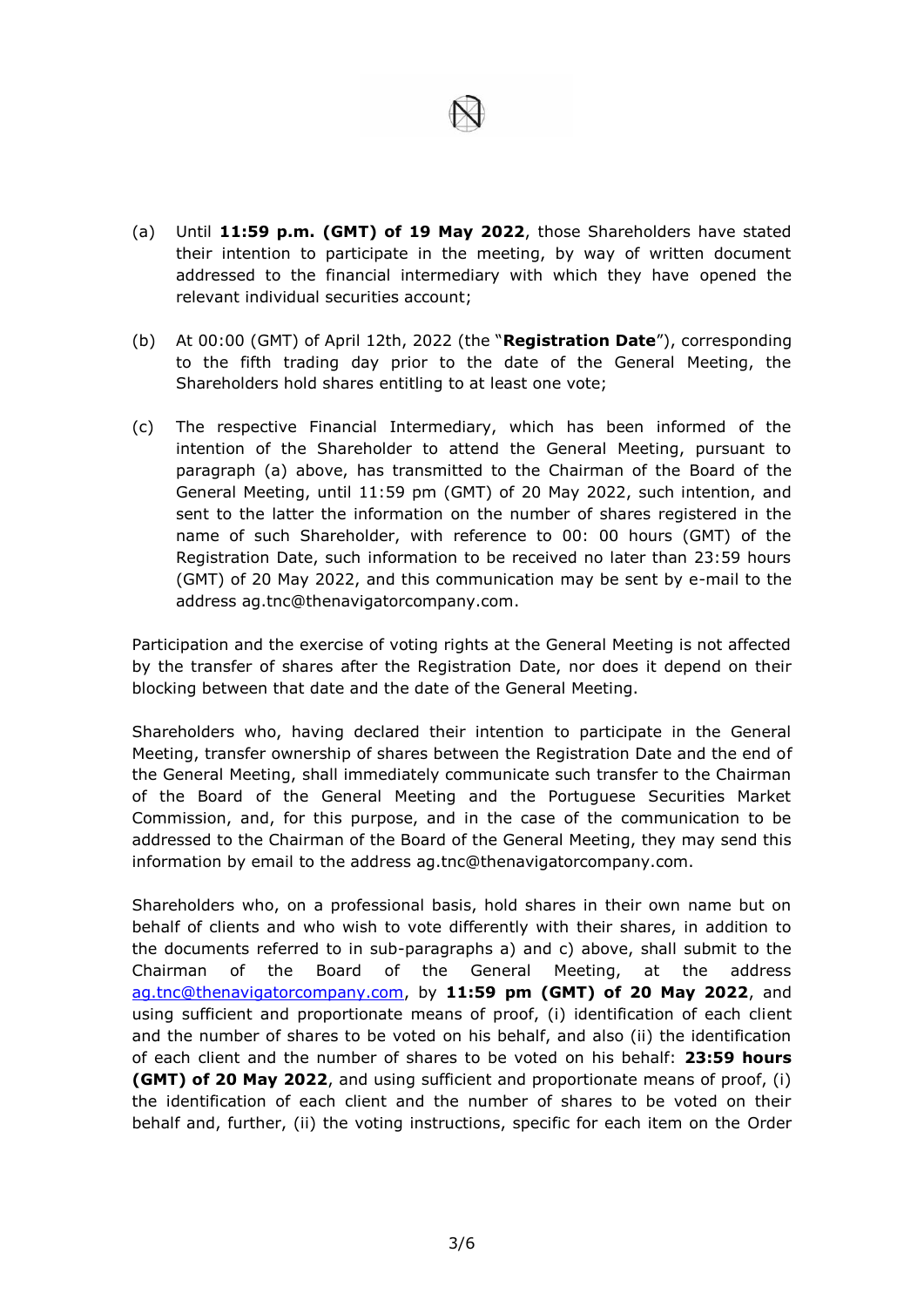

of Business, given by each client.

### **III. Representation at the General Meeting**

Shareholders may be represented at the General Meeting by whomever they wish and, to this end, may obtain a proxy form from the Company's website (www.thenavigatorcompany.com).

Without prejudice to the rule of unity of vote set forth in article 385 of the Portuguese Companies Code, any Shareholder may appoint different representatives in relation to the shares he/she holds in different securities accounts.

The instruments of voluntary representation of Shareholders, whether individuals or legal entities, must be delivered to the Chairman of the Board of the General Meeting, so that they may be received by **23 May 2021**, and may also be sent by email to the address ag.tnc@thenavigatorcompany.com.

## **IV. Right to include items on the Order of Business and to submit proposals for resolutions of the General Meeting**

In accordance with articles 23-A, no. 2, paragraph a), and 23-B, no. 1, of the Securities Code, shareholders who, individually or in groups pursuant to the law, hold shares that correspond to at least 2% of the share capital may, by written request addressed to the Chairman of the Board of the General Meeting, within 5 days from publication of this convening notice, request (i) the inclusion of items in the Order of Business, presenting for that purpose a resolution proposal for each item to be included in the Order of Business; ii) the inclusion of proposals for the General Meeting to pass resolutions regarding the items listed in the convening notice or subsequently included therein.

The written request, as well as the proposals and accompanying documents, can be sent by e-mail to ag.tnc@thenavigatorcompany.com.

#### **V. Vote by correspondence**

Shareholders who have ensured their participation under the terms foreseen in the preceding chapters of this notice may also vote by post or electronically. The Chairman of the Board of the General Meeting of Shareholders will be responsible for verifying its authenticity and regularity and ensuring confidentiality up to the moment of the vote, under the terms of the law and of the Articles of Association, and voting will be processed as follows:

(a) An envelope containing the voting declarations or an electronic message containing, as an attachment, the files, in PDF format, foreseen in the following paragraphs, must be addressed to the Chairman of the Board of the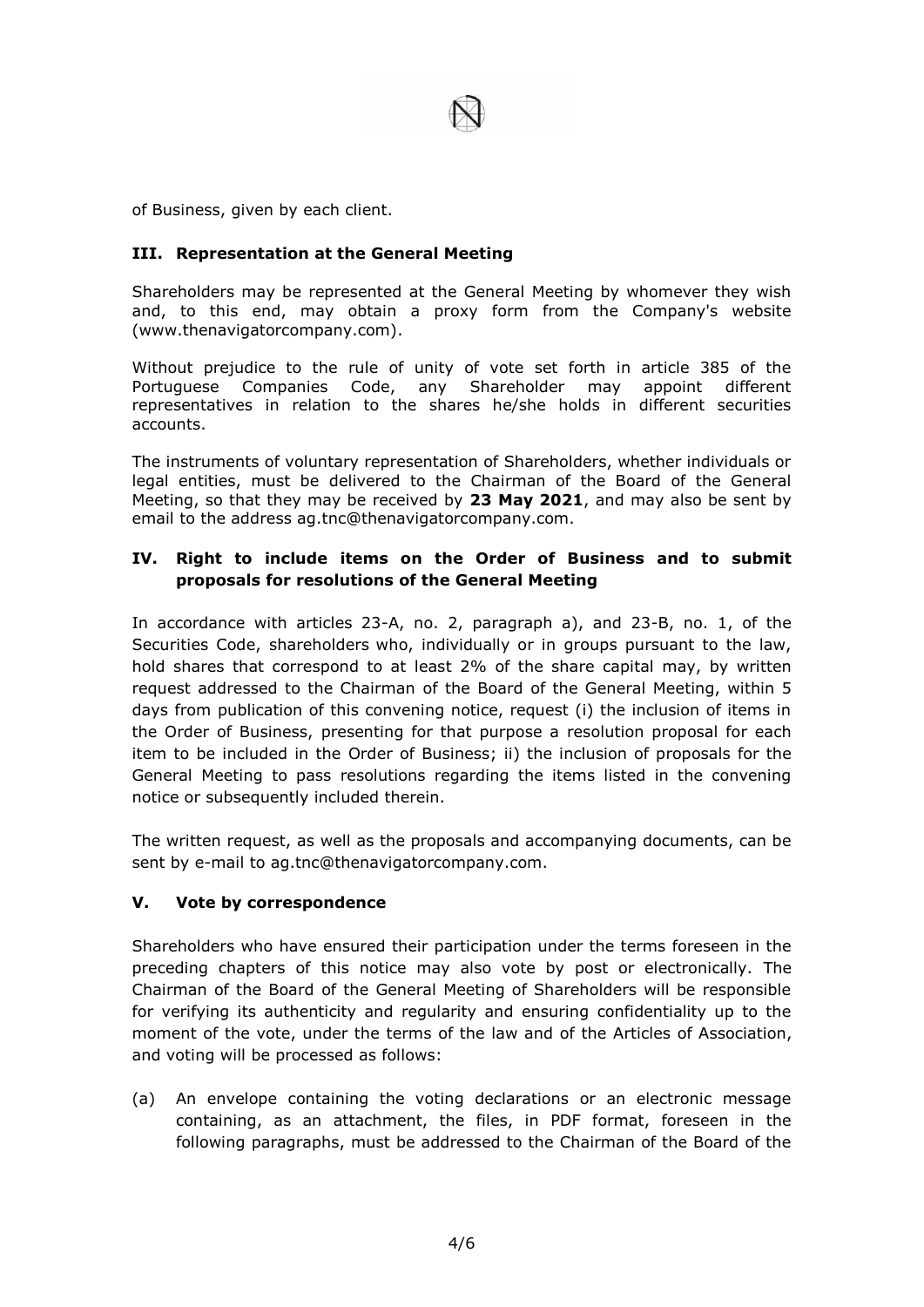General Meeting, and received at the head office or by email to the address [ag.tnc@thenavigatorcompany.com](mailto:ag.tnc@thenavigatorcompany.com) by 26 May 2022, inclusive;

- (b) For the purposes of the preceding paragraph a):
	- (1) The envelope shall contain (i) a letter addressed to the Chairman of the Board of the General Meeting, duly signed - in accordance with the signature contained in the respective valid identification document, a copy of which shall accompany the statement - expressing the wish to vote, and (ii) the explanations of vote, one for each item of the Order of Business, in a closed and separate envelope with the external indication of the item of the Order of Business to which it is intended; or
	- (2) The e-mail message should contain as an attachment (i) declaration addressed to the Chairman of the Board of the General Meeting, in PDF format, duly signed - according to the signature contained in the respective valid identification document, a copy of which shall accompany the same declaration, or through a qualified digital signature, in which case the attachment of the identification document is dispensed with -, expressing the will to vote, and (ii) the voting declarations, one for each item on the Order of Business, in PDF format, with the indication in the title of the document of the item on the Order of Business to which it is destined;
- (c) Votes cast in this way will be counted together with the votes that may be cast at the meeting, and will count as negative votes in relation to the proposals presented subsequent to their issue, should the Shareholder not participate in the General Meeting, and
- (d) Shareholders may obtain the communication form to exercise their vote by post or electronically through the Company's website (www.thenavigatorcompany.com) or by request by e-mail to the address ag.tnc@thenavigatorcompany.com. Only the vote declarations containing the following will be considered valid:
	- (i) The indication of the item or items on the Order of Business to which it relates;
	- (ii) The precise and unconditional voting intention on each proposal;
- (e) **Only postal or electronic votes received by 11:59 p.m. (GMT) on 26 May 2022**, inclusive, in respect of which shareholders have provided evidence of their status as shareholders and have fully complied with the procedures described in this notice, **will be considered**.